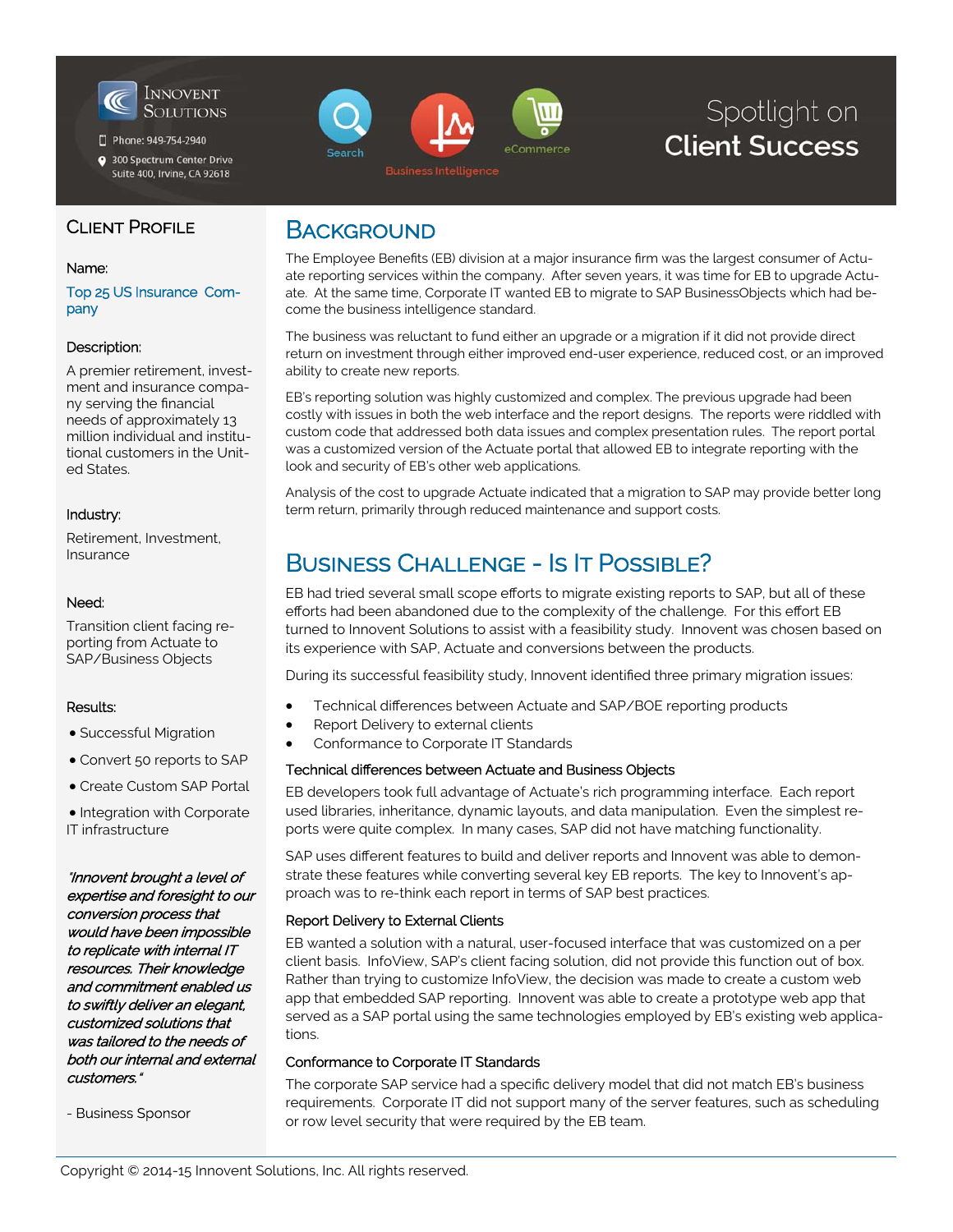## BUSINESS SOLUTION - MIGRATION TO SAP BUSINESSOBJECTS

The solutions to the business challenges were implemented using a team made up of Client and Innovent staff. Innovent's staff used its SAP product experience to address the Client's unique business challenges. Acting as both team leaders and technology mentors, Innovent's team helped to design, build, and deploy a successful system migration.

Conversion Cost and Return on Investment - Generating ROI was contingent on two factors: first reducing the cost of the development effort and second on delivering more value from the reports. Adopting agile development practices with the migration team was key to the success of both of these factors. Through early and meaningful engagement with the business team, the developers were able to focus on features that were most important to the business. In addition, many features from the original reports were dropped because "we never use that".

Innovent was also able to add features to the reporting solution that added value to the business and its clients. Core to this was a focus on customers goals. Where the legacy reports delivered the information that was required, they did not always deliver what the customer wanted. The new system was focused on delivering the information that customers needed to make better decisions. Upon completion of the project the EB reports become a feature that was included as part of the sales cycle, rather than just an a compliance checkbox.

#### Technical Conversion Differences

The legacy reports used a tremendous amount of data processing and business logic within each report design. Innovent used SAP's features to process the data in a fundamentally different way. Complex data processing and business logic was moved from the report and into the SAP Universes, which could then be shared among multiple reports. This approach allowed IT to focus on data performance and security in the Universe while the business power users were empowered to generate their own reports from those Universes.

A key aspect of the SAP/BOE universes was the adoption of row level security. End user exposure to data was controlled in the universe, making the WEBI reports simple and secure. Row level security was tied to SAP security through users membership and roles in an EB controlled database which was in turn integrated with the corporate SAP system through an automated LDAP interface. Corporate IT embraced the new service model as a way to improve its service model for other lines of business.

Embracing WEBI reporting helped in a number of other ways. User Input controls removed the need for many of the filter parameters that were required in Actuate. WEBI's tabbed report interface allowed a single design to replace multiple Actuate reports. Finally WEBI's export features allowed end users to transform their reporting data into usable Excel files.

Report Delivery to External Clients - The EB web team uses Struts2 as their standard web framework. The Innovent consultants built a custom SAP/BOE portal using Struts2 technology. Fully integrated with the EB security, it uses SAP/BOE API calls to allow users to quickly run reports, save results, and schedule new reports. A simple interface, based on the products that the client had enrolled in, allowed clients to quickly navigate to the information that they needed.

Embedding SAP as a service within EB's standard web delivery model has paid dividends in terms of maintenance and upgrade costs of the EB Reporting Portal. Since initial roll out, the company has successfully re-branded the web site and performed numerous updates within the EB web stack.

## **THE RESULTS**

Successful Report Migration: The EB development team has deployed fifteen WEBI reports to its production environment that deliver the same content as approximately 60 Actuate reports.

Successful Portal Migration: EB successfully rolled out the client portal and shut down access to the Actuate system. The new reporting interface has become a part of the Sales cycle as a feature that differentiates Client's product from its competitors. At a technical level, EB IT staff has been able to upgrade the portal adding new features and upgrading the technology stack with no significant issues.

Successful Corporate Adoption: Innovent worked with the EB and corporate IT staff to identify and add functionality to the corporate delivery model to insure that EB could deliver reports direct to external clients, while maintaining the rigorous corporate security and IT standards.

Successful Customer Adoption: Over three thousand external clients have been given access to the system, where they can run, view and schedule reports that deliver the information they want at the times they need the reports.